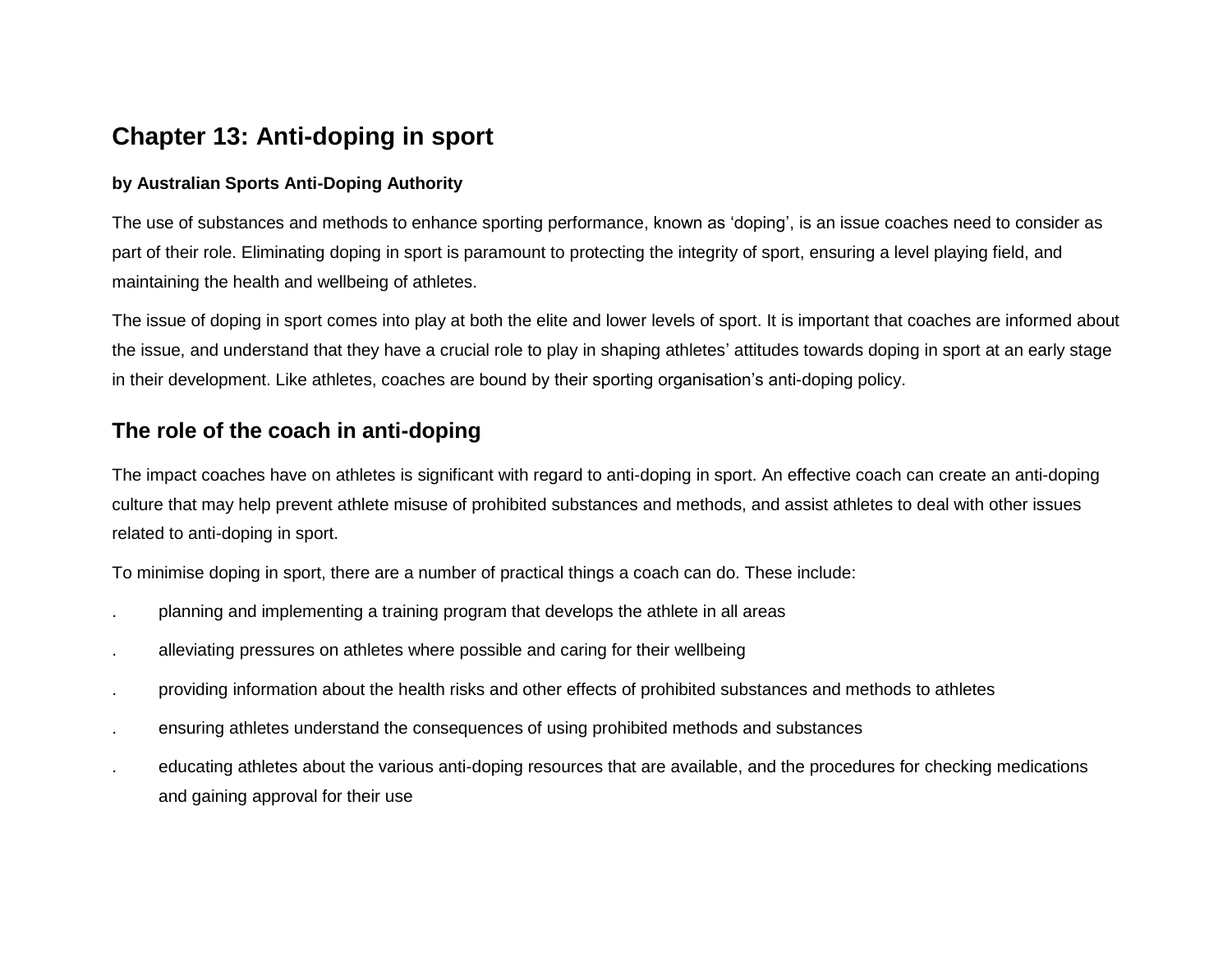- . communicating to athletes the spirit of sport, health and fair play, by reinforcing that the use of prohibited substances and methods is cheating
- . discouraging practices such as smoking, excessive drinking and the use of illicit drugs that are contrary to the idea of sport as a healthy pursuit
- . being a good role model in relation to use of alcohol and illicit drugs, and not smoking around athletes.

#### **Coach responsibilities in anti-doping**

Coaches should understand that athlete support personnel are subject to anti-doping rules in the same way that athletes are. Violation of these rules may result in a sanction.

Athlete support personnel include coaches, trainers, managers, agents, team staff, officials, medical or paramedical personnel working with or treating athletes in, or preparing for, sports competition.

Anti-doping rule violations relevant to athlete support personnel include:

- tampering, or attempting to tamper, with any part of doping control
- . possession of prohibited substances and prohibited methods
- . trafficking in any prohibited substance or prohibited method
- . administration or attempted administration of a prohibited substance or prohibited method to any athlete, or assisting, encouraging, aiding, abetting, covering up or any other type of complicity involving an anti-doping rule violation or any attempted violation.

According to the World Anti-Doping Code, athlete support personnel, including coaches, have the following roles and responsibilities with regard to anti-doping: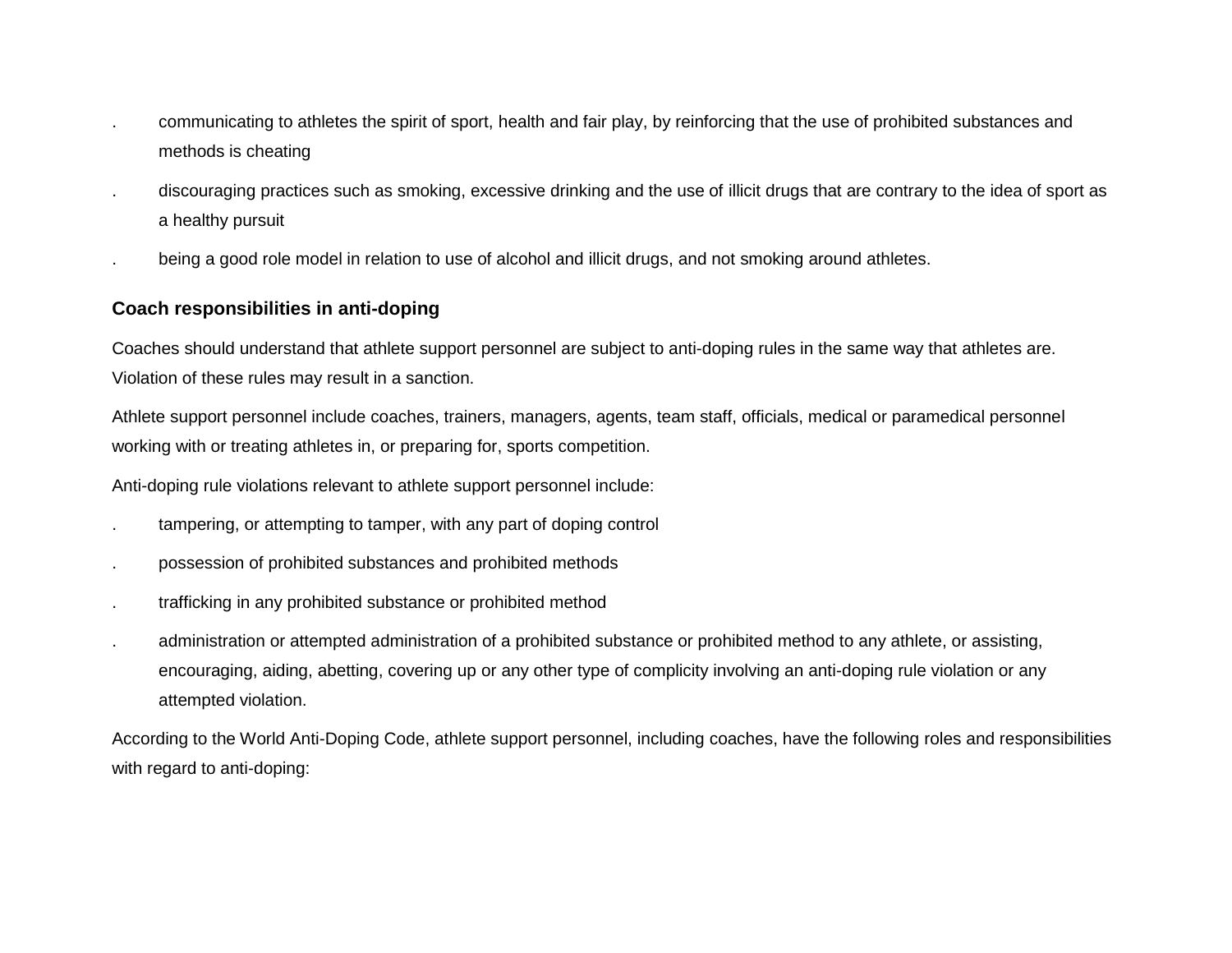- . to be knowledgeable of, and comply with, all anti-doping policies and rules adopted pursuant to the World Anti-Doping Code and which are applicable to them or the athletes who they support
- . to cooperate with anti-doping organisations, such as the Australian Sports Anti-Doping Authority (ASADA), to conduct athlete testing
- . to use their influence on athlete values and behaviour to foster anti-doping attitudes.

## **World Anti-Doping Agency**

The World Anti-Doping Agency (WADA) is the international independent organisation created in 1999 to promote, coordinate and monitor the fight against doping in sport in all its forms.

Composed and funded equally by the sports movement and governments of the world, WADA coordinated the development and implementation of the World Anti-Doping Code, the document harmonising anti-doping policies in all sports and all countries.

WADA's activities focus on seven areas:

- . World Anti-Doping Code acceptance, implementation and compliance
- . science and medicine
- . out-of-competition testing
- . anti-doping coordination
- . athlete outreach
- . anti-doping development
- . education.

## **What is Australia doing in regard to anti-doping?**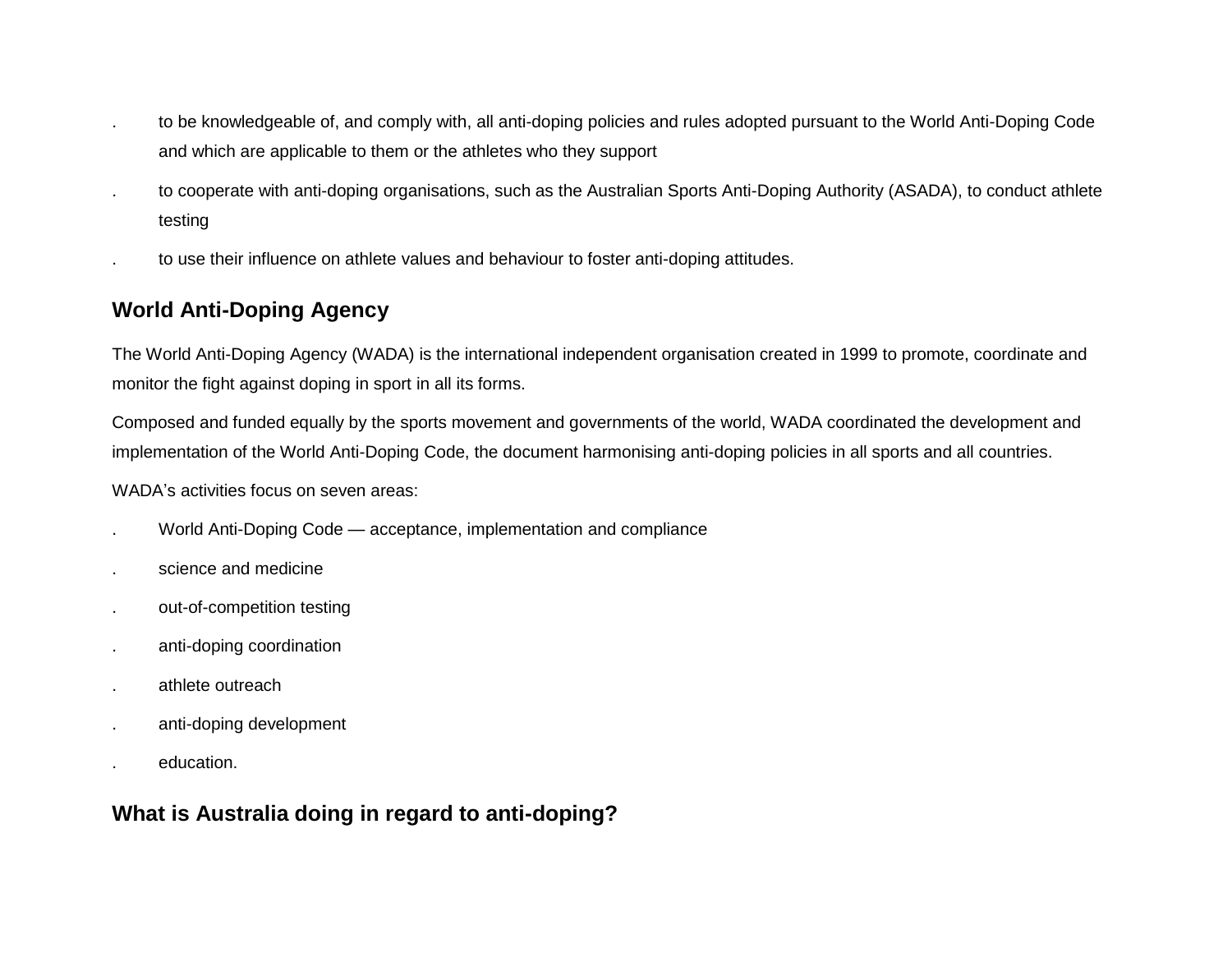Australia is a world leader in the fight against doping in sport. The Australian Government established ASADA in 2006, replacing the Australian Sports Drug Agency. ASADA is a holistic anti-doping organisation that is responsible for implementing Australia's antidoping program. This includes:

- . doping control
- . education
- . investigation
- . presentation of cases at hearings
- . sanction recommendations
- . assisting Australia's national sporting organisations in the development, approval and monitoring of their anti-doping policies.

ASADA has the power to investigate suspected anti-doping rule violations, make recommendations on its findings, and present cases against alleged offenders at the Court of Arbitration for Sport and other sports tribunals.

ASADA's clients include elite and sub-elite athletes, coaches, managers and medical officers who support athletes. ASADA also provides anti-doping services to:

- . major Australian sporting events
- state, national and international organisations
- . professional leagues

by carrying out doping control and education programs. ASADA's key roles and functions are listed at Appendix 7.

ASADA's anti-doping framework establishes clear and consistent arrangements for the hearing of doping matters and represents a tough response to eradicating doping in sport — a response that ensures Australian athletes are treated fairly and consistently.

## **Anti-doping rules**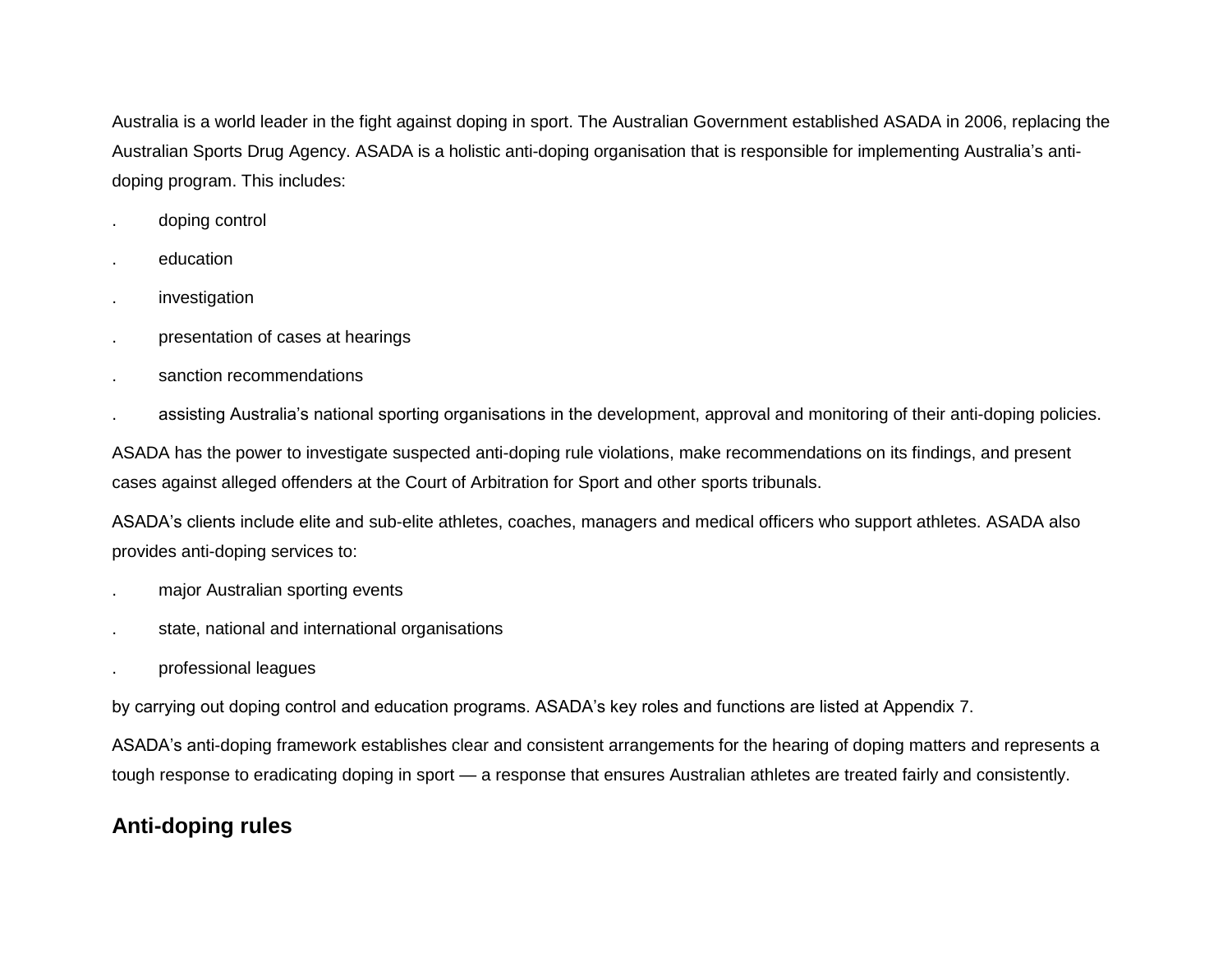Each sporting organisation maintains an anti-doping policy. An anti-doping policy outlines the rules that govern anti-doping within that sport. Australian sporting organisations are required to have anti-doping policies that are set out in the ASADA National Anti-Doping Scheme.

The anti-doping rules for athletes and support persons are:

- 1 an athlete must not fail to comply with request to inform ASADA of his or her location; and
- 2 an athlete must not fail to be able to be located for a sample after being requested to provide his or her location; and
- 3 an athlete must not evade, or attempt to evade, a request by ASADA for a sample; and
- 4 an athlete must not fail to comply with request for a sample; and
- 5 an athlete or support person must not tamper, or attempt to tamper, with a sports drug matter; and
- 6 an athlete must not use, or attempt to use, a drug or doping method mentioned in the prohibited list; and
- 7 an athlete or support person must not traffic in a drug or doping method mentioned in the prohibited list; and
- 8 an athlete or support person must not possess a drug or doping method mentioned in the prohibited list; and
- 9 an athlete or support person must not:
	- a) administer, or attempt to administer, a drug or doping method mentioned in the prohibited list; or
	- b) engage in conduct aiding and abetting any activity involving a violation of the anti-doping rules; and
- 10 an athlete must not have present, in their urine sample or blood sample, a drug or its metabolites or markers or doping method mentioned in the prohibited list.

#### **Case study**

Earl, a gymnastics coach, has one of his athletes approach him and allege that one of the girls she competes against from another state has been using prohibited substances.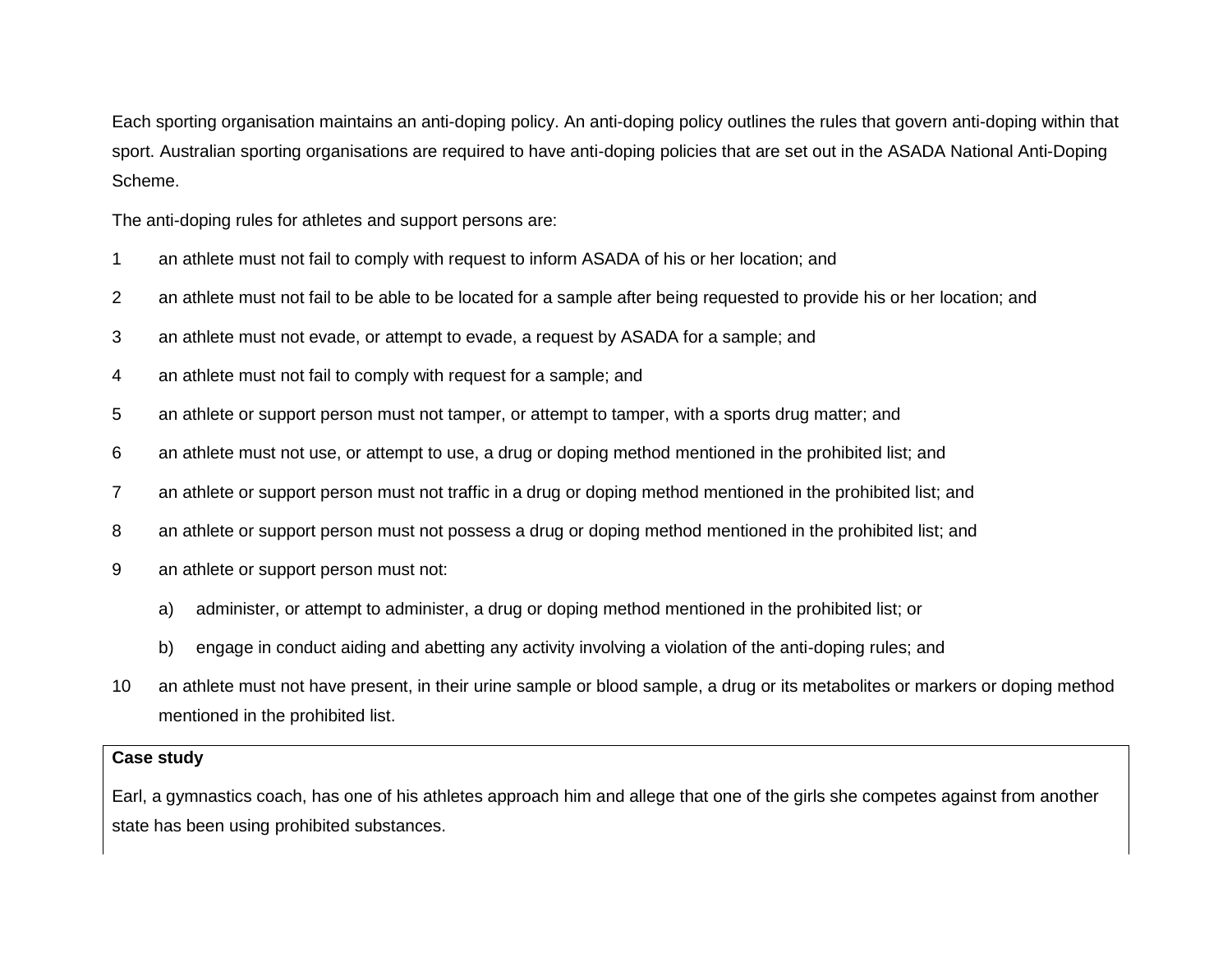While Earl has been put in a tough position, he realises how hard it was for his athlete to tell him this. Earl tells his athlete that he will have to phone ASADA's confidential, Stamp Out Doping investigations hotline, 1800 645 700, and tell the organisation what he knows. He explains to his athlete that she needs to tell him as much as she knows, and that he will ensure her safety and reputation are not compromised. Earl also encourages his athlete to call the ASADA Stamp Out Doping phone line.

Earl phones the Stamp Out Doping hotline, and tells the operator everything he knows, and expresses his concerns for his athlete.

The hotline operator assures Earl that his name will be kept confidential and that any information he provides will go directly to the ASADA investigations unit.

## **Prohibited substances and methods**

Sporting organisations with compliant anti-doping policies prohibit the use of substances and methods listed in the World Anti-Doping Code's Prohibited List. Athletes must be aware of the substances and methods that are prohibited in their sport, and check the antidoping rules of their sporting organisation/s. The World Anti-Doping Code's Prohibited List is subject to regular review and is updated on an annual basis. See the WADA website (www.wada-ama.org/en/) or the ASADA website (www.asada.gov.au) for details.

A policy of strict liability exists in sport, whereby athletes must take full responsibility for the substances in their body regardless of how that substance came to be there.

The World Anti-Doping Code's Prohibited List includes substances and methods that are prohibited in and out of competition. The following classes of substances and methods are prohibited under the World Anti-Doping Code 2008 Prohibited List.

#### **Substances prohibited at all times**

- . Anabolic agents
- . Hormones and related substances
- . Beta-2 agonists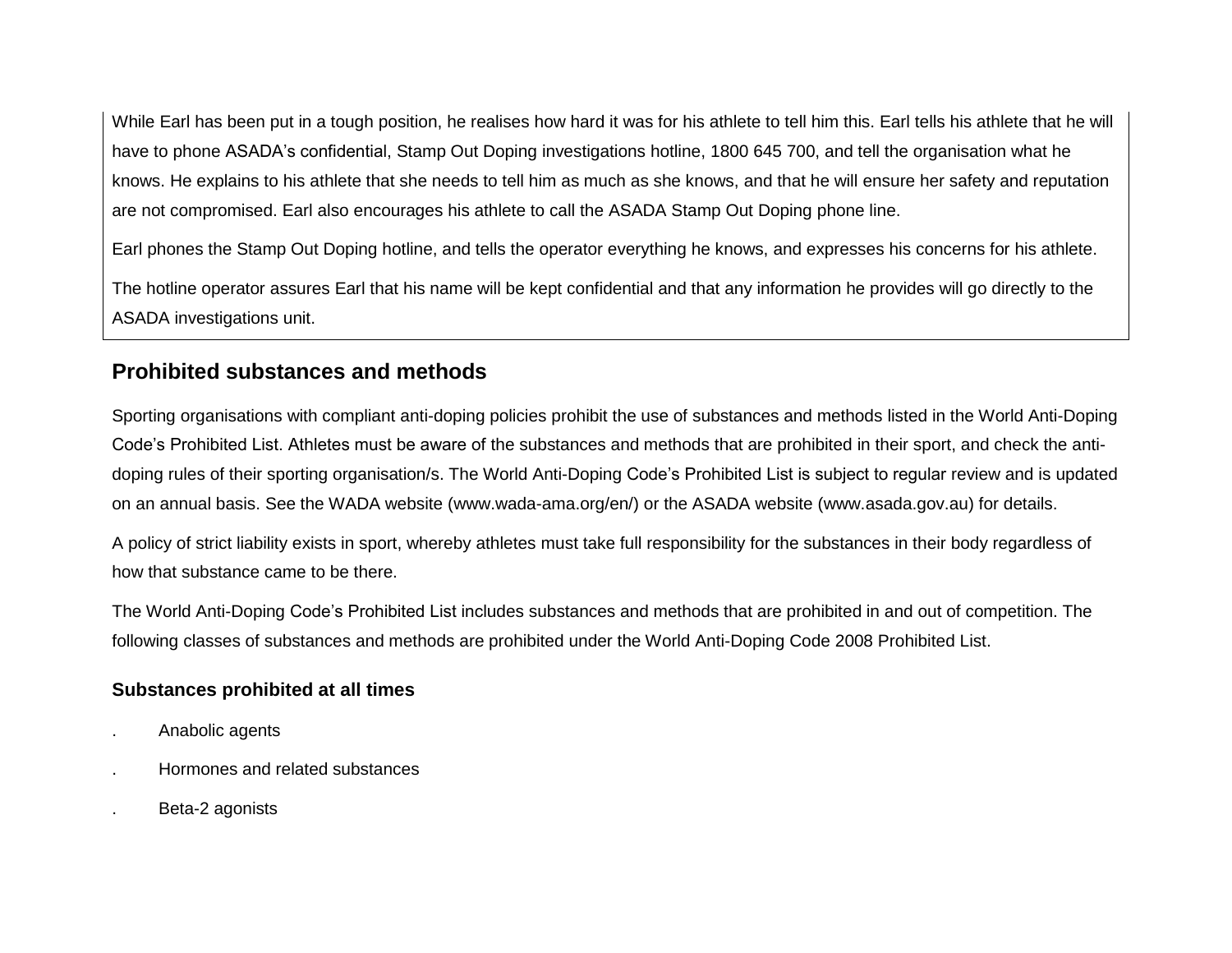- . Agents with anti-estrogenic activity
- . Diuretics and masking agents

#### **Substances prohibited in-competition only**

- . Stimulants
- . Narcotics
- . Cannabinoids
- . Glucocorticosteriods

#### **Methods prohibited at all times**

- . Enhancement of oxygen transfer
- . Chemical or physical manipulation (which now includes intravenous infusions)
- . Gene doping

## **How to check the status of medications in sport**

It is important that athletes check the status of any medications they are planning on taking prior to use to ensure they are permitted in sport. Checking of medications can occur through ASADA via the following avenues:

- . The ASADA Anti-Doping Hotline on 1800 020 506 between 8.00am and 8.00pm Australian Eastern Standard Time, seven days a week. The ASADA Hotline provides sport-specific information regarding the status of medications and substances in sport.
- . The ASADA *Anti-Doping Information Handbook* is a useful hardcopy anti-doping reference that includes details regarding the status of medications and substances in sport.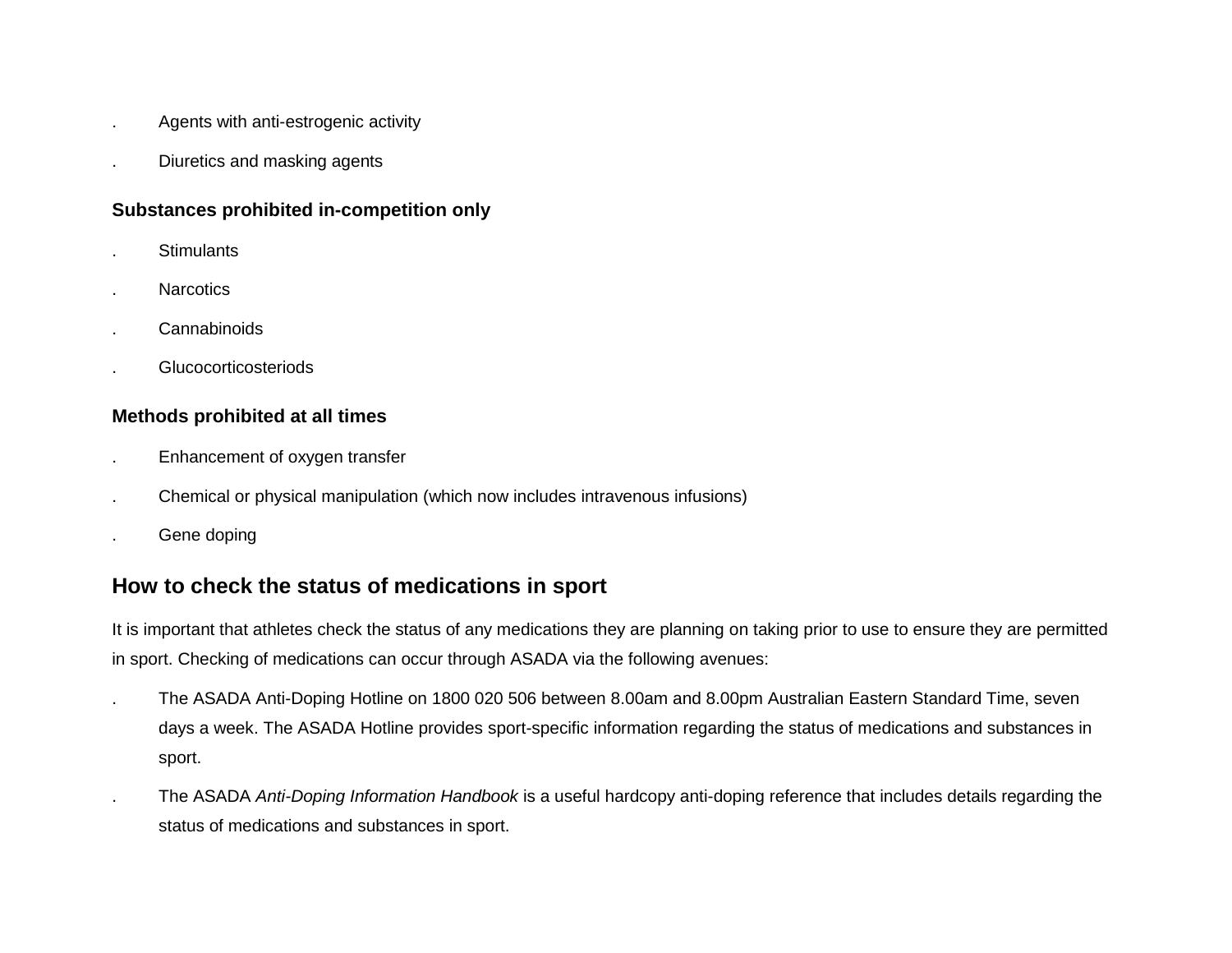. The ASADA On-Line Medications List provides details of medications that are permitted, prohibited and subject to certain conditions. The ASADA On-line Medications List is available on the ASADA website (www.asada.gov.au).

#### **Case study**

Shane has been coaching the state swimming squad for three years. In that time he has attended an education session delivered by ASADA, and watches the ASADA educational DVD, *Pure Performance in Sport*, annually with his squad.

Sally, one of Shane's athletes, approaches him before a training session, clearly embarrassed and in pain. She tells him she has been suffering from terrible period pain all day. She shows Shane some pain relievers that her mother gave her, and asks if she can take them.

Shane knows that the World Anti-Doping Code's Prohibited List is updated annually. Although he thinks he knows the answer, he reminds Sally that it is easy to find out. He tells her that she can call the ASADA Anti-Doping Hotline on 1800 020 506, and get the right answer from the people who know, and remain anonymous.

Shane uses his mobile to dial the Anti-Doping Hotline, and hands the phone to Sally so she can speak to an operator. After speaking with the operator, Sally tells Shane that her medication is not on the Prohibited List, so she can take it. She received a receipt number from the operator, which Shane advises her to keep on her records for future reference.

Shane reminds Sally she must always check the status of medications before she takes them.

## **The role of doping control in sport**

Doping control (commonly know as drug testing) is designed to maximise the deterrence and detection of athletes engaging in prohibited doping practices. Internationally and in Australia, athletes may be targeted or randomly selected for testing.

Sample collection procedures for testing are listed at Appendix 8, and apply to those athletes who are subject to doping control.

#### **Who is eligible/subject to testing**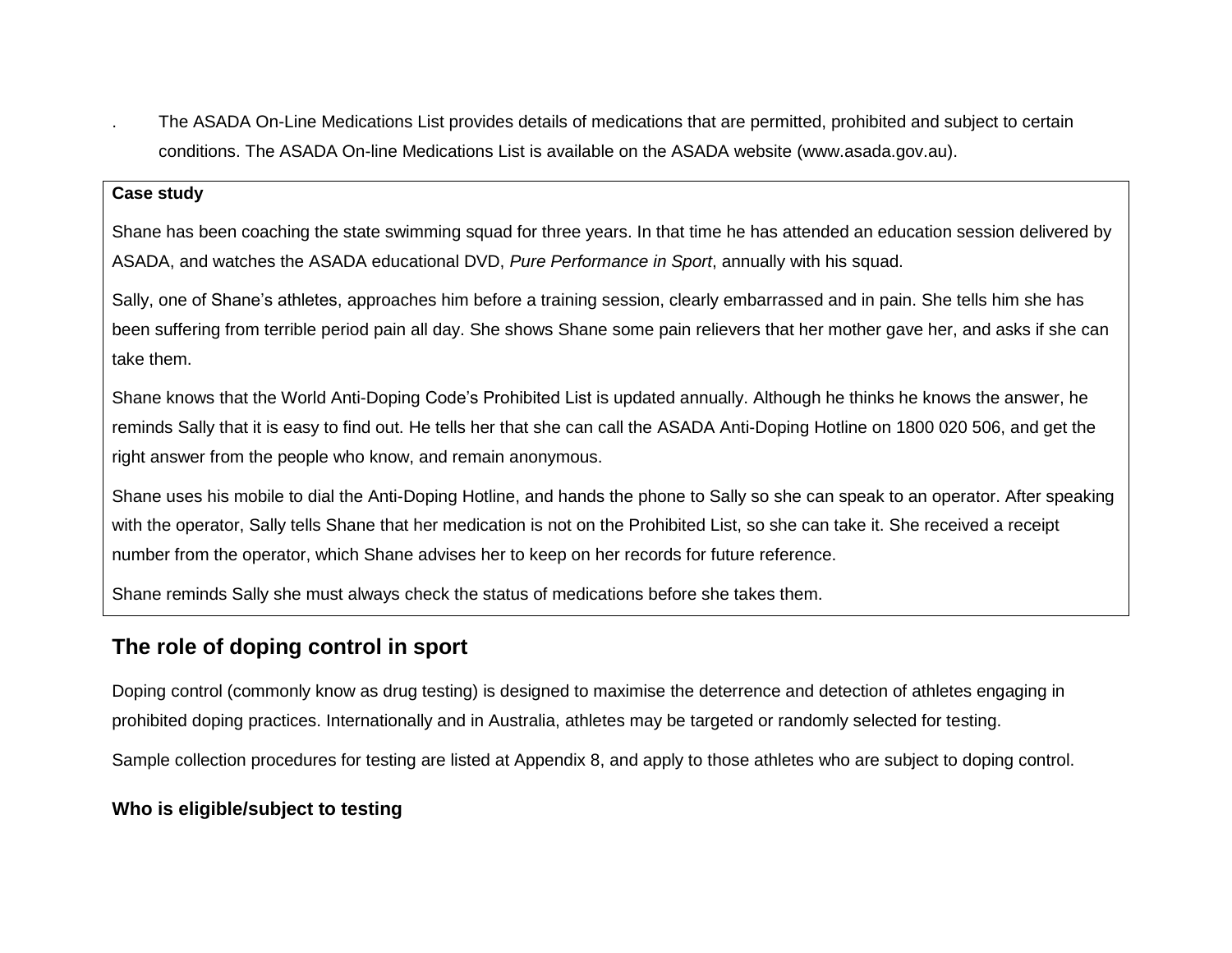Sample collection may occur **in competition**, where the athlete is selected for sample collection in connection with a specific competition, or **out of competition**.

In Australia, ASADA maintains a registered testing pool and a domestic testing pool. As a guideline, ASADA's testing pool includes:

- . athletes who are part of senior national teams in Olympic and Paralympic sports and other recognised national sporting organisations (currently defined by ASADA primarily as national federations and programs in receipt of regular high performance Australian Government funding via the Australian Sports Commission)
- . Australian athletes in international federations' testing pools
- . athletes who are serving periods of ineligibility or provisional suspensions as a consequence of anti-doping rules violations
- . other athletes may be included in the national testing pools based on ASADA's doping control requirements.

Each athlete in ASADA's registered testing pool will be notified in writing of their inclusion, and specific athlete whereabouts information, requirements and consequences for non-compliance will be outlined.

An athlete's inclusion in the testing pool is based on a number of factors related to the athlete, level of competition, sport and ASADA's anti-doping program requirements. ASADA's testing pool is constantly reviewed and updated, and athletes can be notified of their inclusion or removal from the testing pool at any time.

Generally, **in-competition** testing is conducted at state, national or international-level events where athletes identified in ASADA's testing pool are competing. However, it should be noted that testing at these events may also involve athletes who are not part of ASADA's testing pool.

The random selection procedures used for in-competition testing may involve athletes being selected through a process involving final placing or through the drawing of competitor numbers.

The selection of athletes for out-of-competition testing can be determined by direct targeting, random draw, or weighted random selection.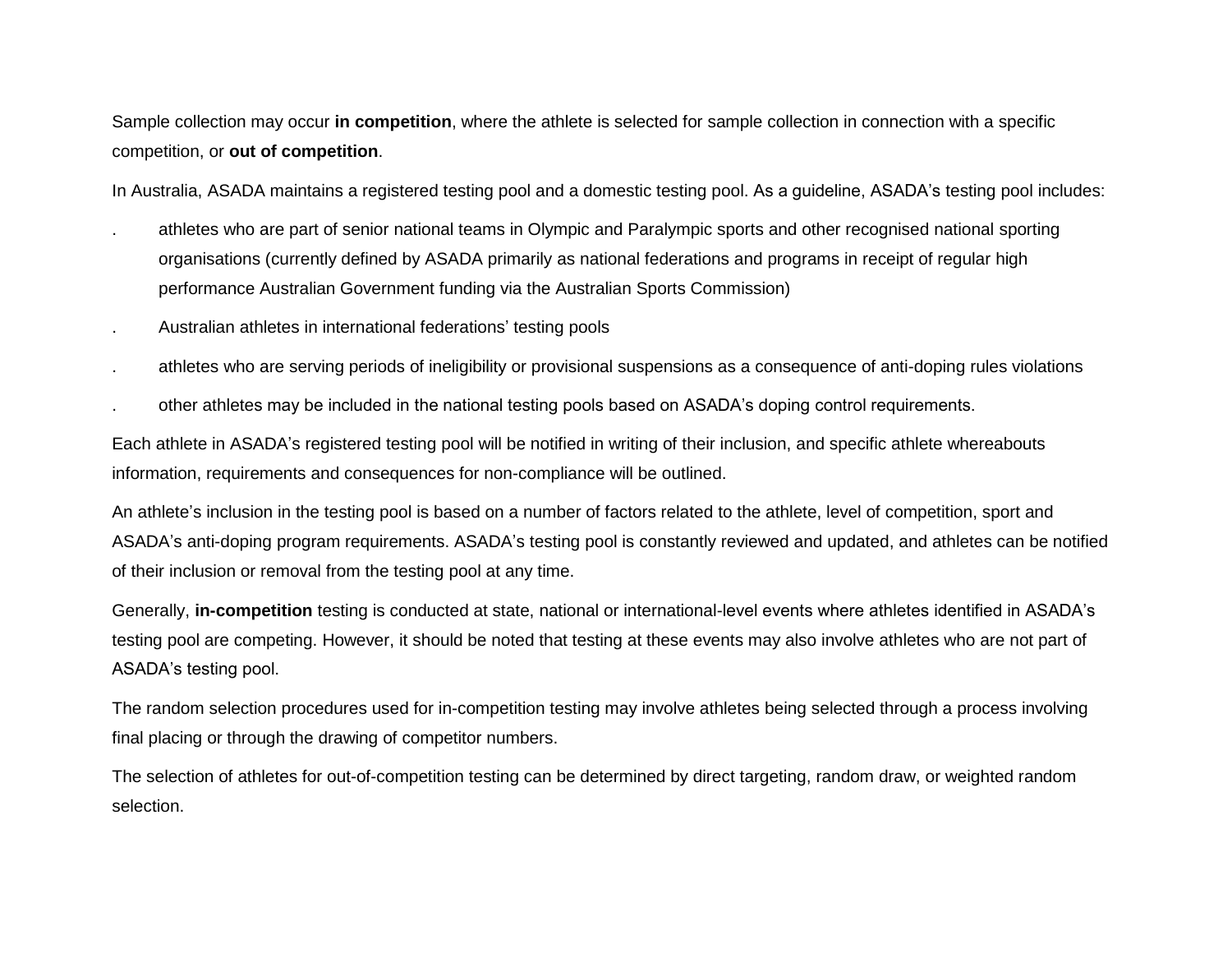#### **Athletes under the age of 18**

Athletes who satisfy the definition of 'athlete' under the ASADA National Anti-Doping Scheme and are under 18 years of age are subject to testing. It is strongly recommended athletes under 18 have a representative present during the testing. A representative may include the athlete's parent, guardian, coach, manager, representative of sporting body or an adult requested by the athlete. The representative as well as the athlete should be notified for testing.

If an athlete under 18 years of age is selected to provide a sample, the doping control officer may notify the athlete's representative of the athlete's selection and explain the athlete's rights and responsibilities to this person.

- . During advance notice notifications over the phone, the doping control officer may notify the parent/guardian in the first instance.
- . An athlete who is under 18, or their representative, may request that the representative is present in the provision area, but they will not witness the passing of the sample. The athlete must approve the presence of the representative.
- . The athlete's representative will be requested to sign the doping control form if present at the session. If the athlete or the athlete's representative has any concerns with the testing process, this should be documented on the doping control paperwork.

#### **Athletes with a disability**

The needs of an athlete with a disability are taken into account during the sample collection process. Assistance is provided as needed during the sample collection procedure and modification of the sample collection procedures can occur, on request of the athlete, where required.

An athlete with a disability is strongly advised to have a representative present during testing.

## **Therapeutic use of prohibited substances**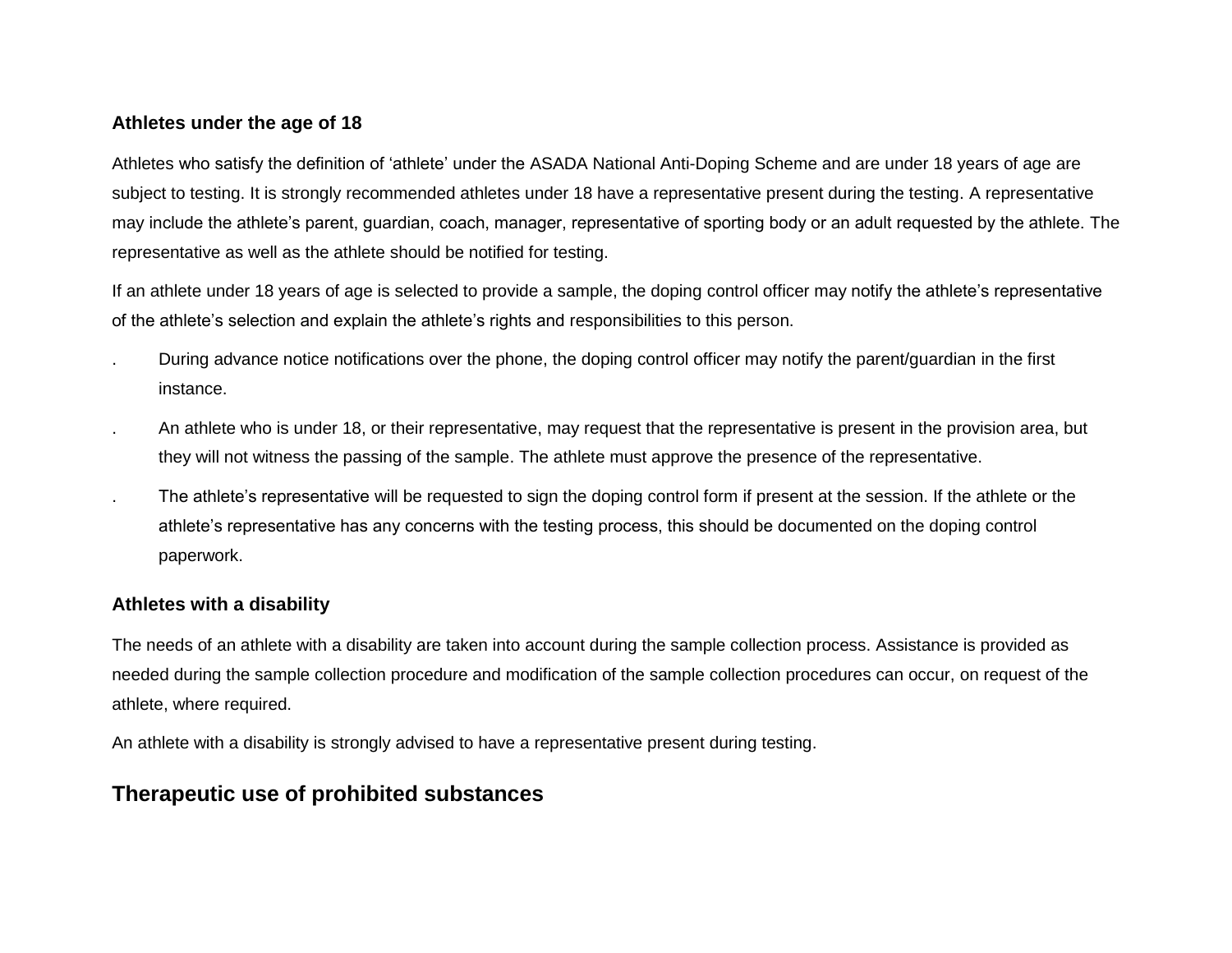The following information applies to athletes who are subject to doping control (drug testing) in their sport.

In some cases, athletes may require the use of a prohibited substance to treat a legitimate medical condition. If an athlete suffers a medical condition that can only be treated with a medication containing a prohibited substance, and there is no permitted alternative, there is a process available to allow for therapeutic use of prohibited substances. This is known as a therapeutic use exemption.

There are two types of therapeutic use exemptions:

- . standard therapeutic use exemption
- . abbreviated therapeutic use exemption.

The standard therapeutic use exemption must include a full clinical history and requires submission to the Australian Sports Drug Medical Advisory Committee for approval. The abbreviated therapeutic use exemption, for the use of inhaled beta-2 agonists (asthma medications) and some non-systemic use of glucocorticosteroids (anti-inflammatories), must be submitted to the athlete's national sporting organisation for approval. Athletes should not use a prohibited medication prior to receiving a therapeutic use exemption, unless it is an emergency medical situation.

More information regarding therapeutic use exemptions can be found on the ASADA website (www[.asada.gov.au\)](http://www.asada.gov.au/) or the Australian Sports Drug Medical Advisory Committee website (www[.asdmac.org.au\)](http://www.asdmac.org.au/).

#### **Case study**

Amanda is the coach of an equestrian team. One of her paraplegic athletes, John, approaches her to ask about a narcotic medication he takes for pain management. John is concerned he will have to stop riding if he is unable to use the medication. Amanda advises John to phone the ASADA Anti-Doping Hotline on 1800 020 506 to check if the substance is prohibited or permitted. Under the Equestrian Federation of Australia's Anti-Doping Policy, the painkiller is a prohibited substance; however, the athlete is advised he can apply for a therapeutic use exemption.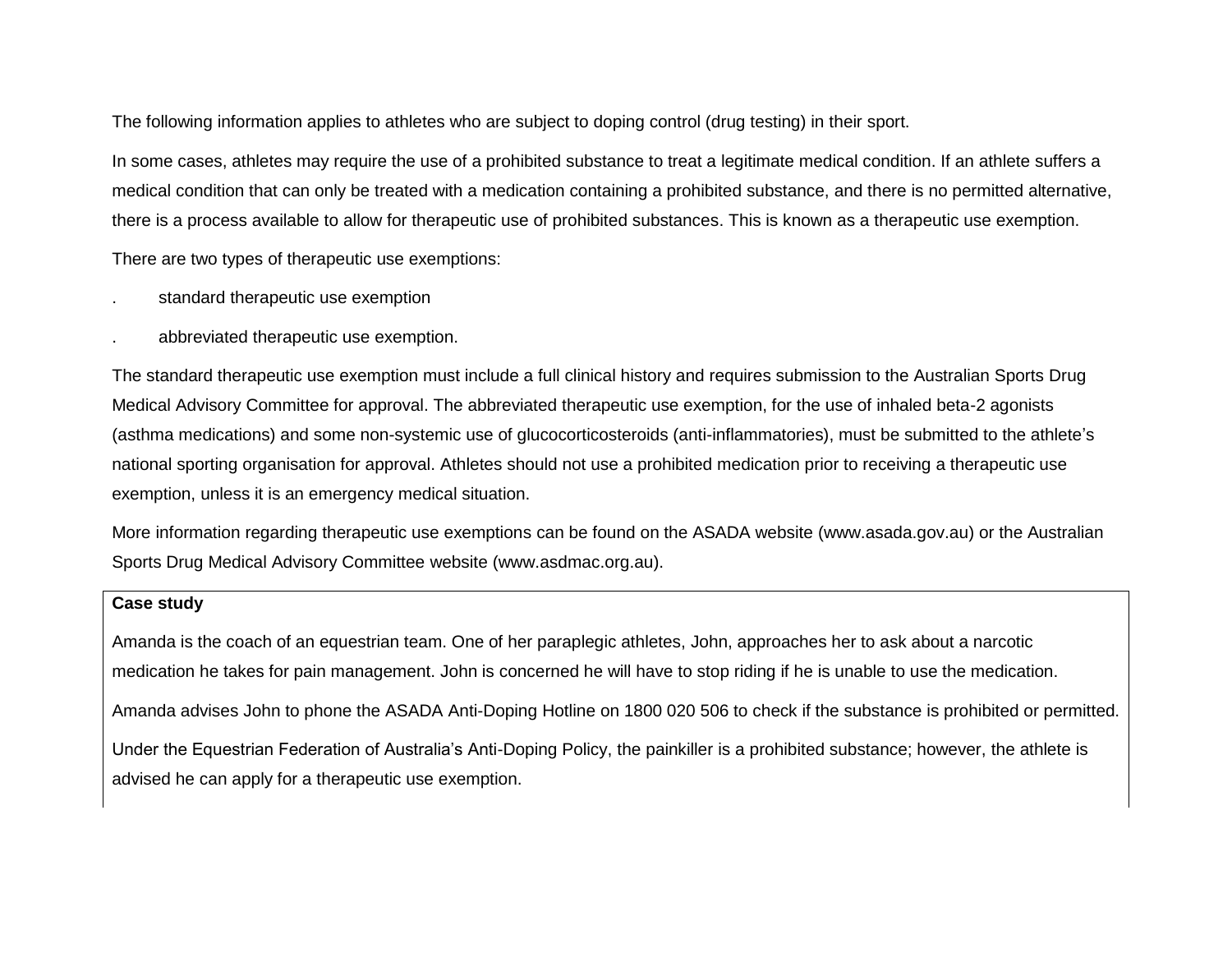Amanda reminds John to follow the correct processes for a therapeutic use exemption and that he must wait to be advised in writing of his application's approval before he can take the medication. If approval is granted, John can take his required medication and continue in his sport.

### **Prohibited substances in foods or supplements**

Supplements are not comprehensively regulated in Australia. For this reason there can be problems with the use of supplements and sports foods. There is a risk that supplements may contain:

- . ingredients not listed on the label which could cause a positive test
- . impurities introduced at the manufacturing stage which could cause a positive test.

It is impossible to guarantee the safety of these products or that they do not contain substances that may result in a positive test. Under the World Anti-Doping Code's strict liability rule, athletes are responsible for any substance found in their body. It does not matter whether the athlete intentionally or inadvertently consumed or used the product. If an athlete tests positive to a prohibited substance the athlete is likely to receive a sanction.

While some manufacturers may guarantee the ingredients in their product, or that the use of the product will not result in a positive test, the athlete is still responsible if a prohibited substance or method is detected, even with the guarantee. Athletes must take seriously their personal responsibility for what they ingest.

## **Summary**

Anti-doping in sport is an important issue for coaches, and one with which they need to be familiar. Coaches should be aware of the role that they can play in regard to anti-doping, as well as the impact of anti-doping rules on themselves and the athletes they coach.

It is important that coaches know where to go for information on anti-doping issues, and can assist athletes in understanding their responsibilities in regard to anti-doping. Coaches can encourage their athletes to ensure they are meeting their responsibilities by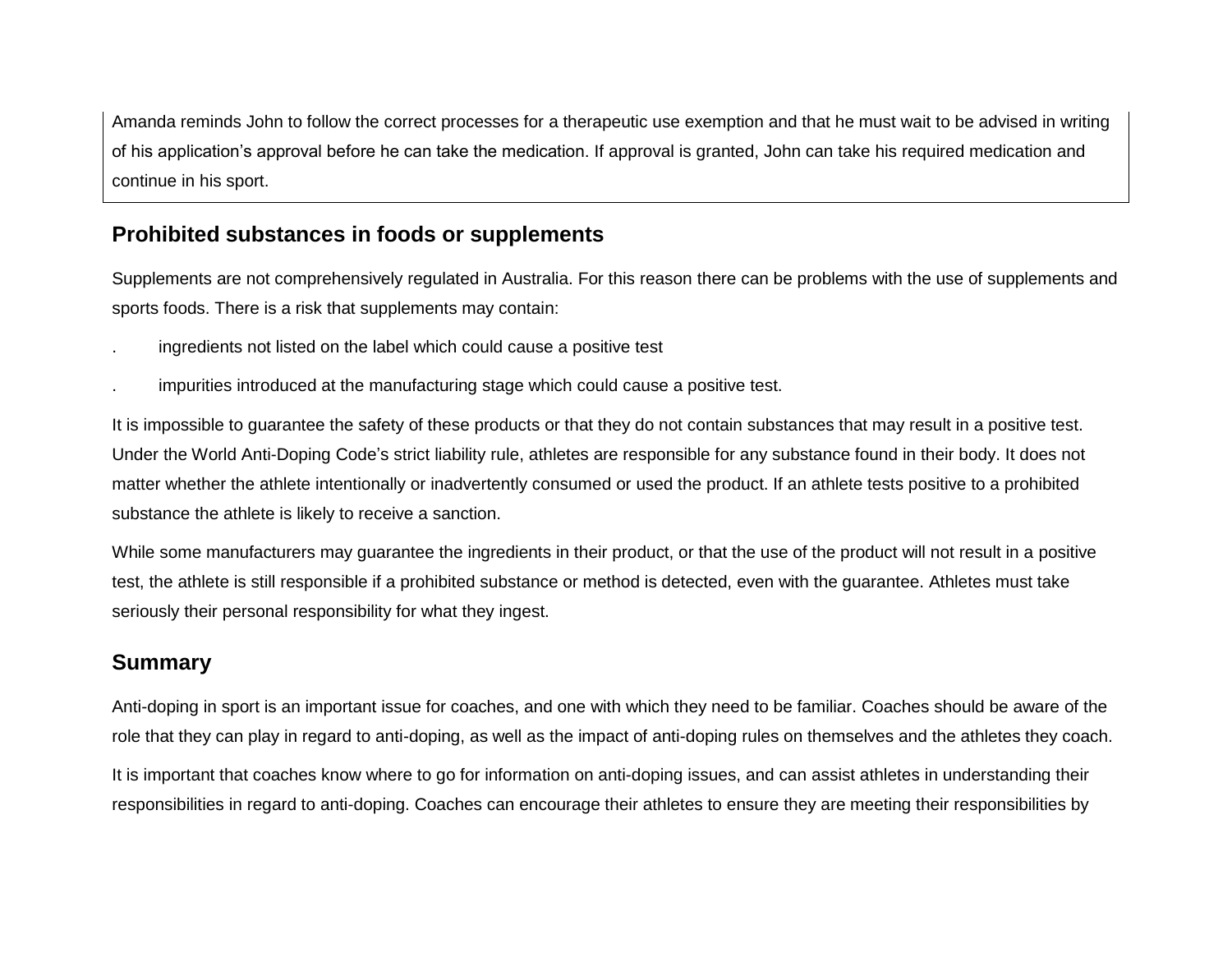checking medications and abiding by their sport's anti-doping policy. For those athletes that are subject to doping control, coaches can assist athletes to understand the requirements of the doping control process, and provide support and assistance when required. Coaches have a vital role to play in shaping the values of athletes towards anti-doping in sport. This is an important responsibility, which coaches should make efforts to act on.

## **References and further reading**

Australian Sports Anti-Doping Authority 2007, *Anti-Doping Handbook*, Australian Sports Anti-Doping Authority, Canberra. Australian Sports Anti-Doping Authority 2006, *Doping Control Guide*, Australian Sports Anti-Doping Authority, Canberra. Australian Sports Anti-Doping Authority website (www.asada.gov.au). Australian Sports Drug Medical Advisory Committee website (www.asdmac.org.au). Australian Sports Commission website (www.ausport.gov.au/ethics/antidoping.asp). World Anti-Doping Agency website (www.wada-ama.org/en/). World Anti-Doping Code, 2008 Prohibited List.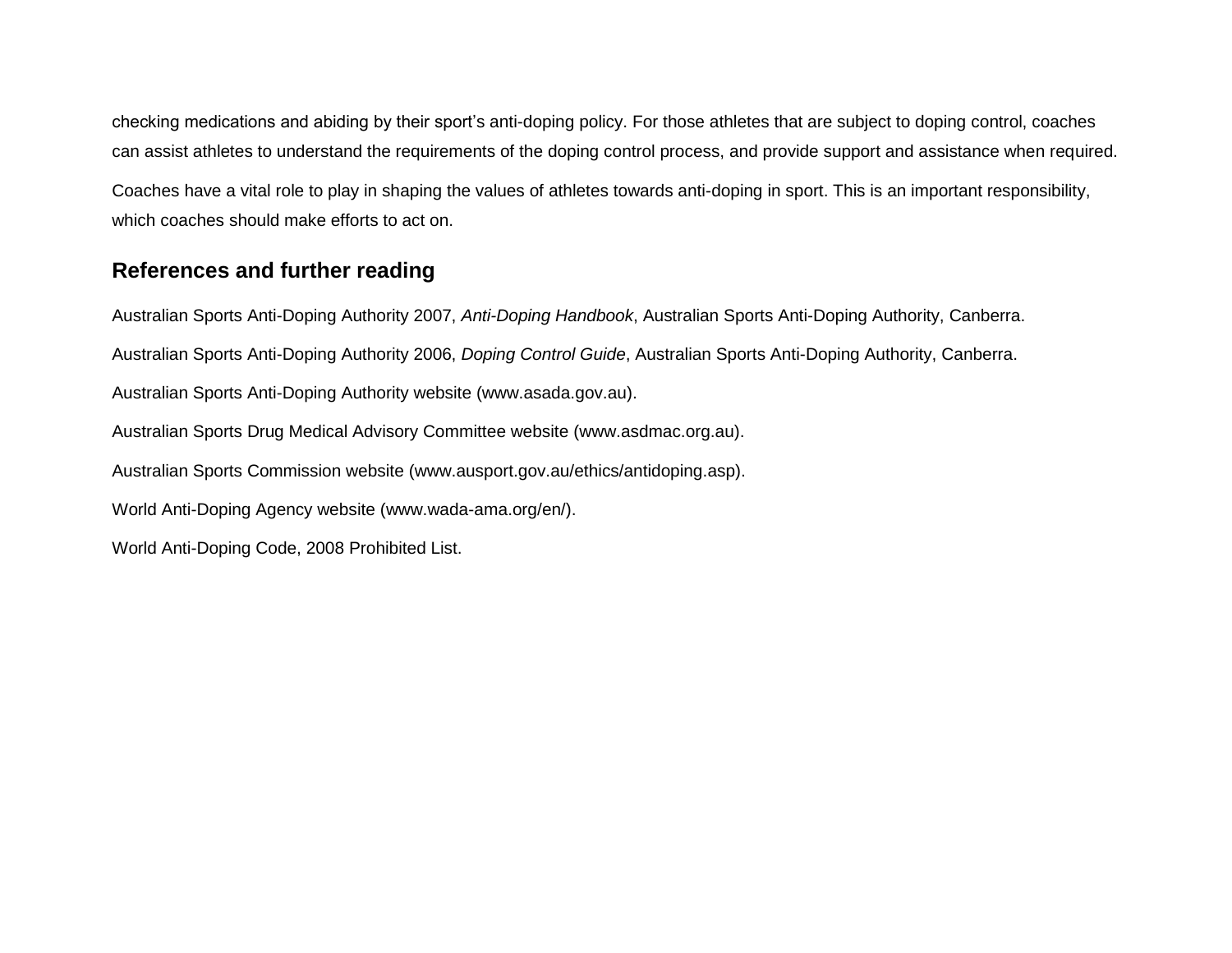## **Appendix 7:**

# **Key roles and functions of the Australian Sports Anti-Doping Authority**

The Australian Sports Anti-Doping Authority's (ASADA's) key roles and functions are:

- . to advise the Australian Sports Commission about sports drug and safety matters that should be included in any agreement under which the Commission gives money to a sporting organisation
- . to advise the Australian Sports Commission about recognising a sporting organisation as being responsible for administering the affairs of a sport, or of a substantial part or section of a sport, in Australia
- . to support, encourage, develop and implement initiatives that increase the skills and knowledge of people involved in sporting activities about sports drug and safety matters
- to support and encourage the sporting community to develop and implement comprehensive programs and education initiatives about sports drug and safety matters
- . to support, encourage and conduct research about sports drug and safety matters
- to collect, analyse, interpret and disseminate information about sports drug and safety matters
- . to encourage the development of ways for the states and territories, and sporting organisations, to carry out initiatives about sports drug and safety matters
- . to cooperate with the states and territories, and with sporting organisations, to carry out initiatives about sports drug and safety matters
- . to provide the following services under contract on behalf of the Commonwealth:
	- anti-doping testing services
	- safety checking services
	- other services (including information technology services) relating to sports drug and safety matters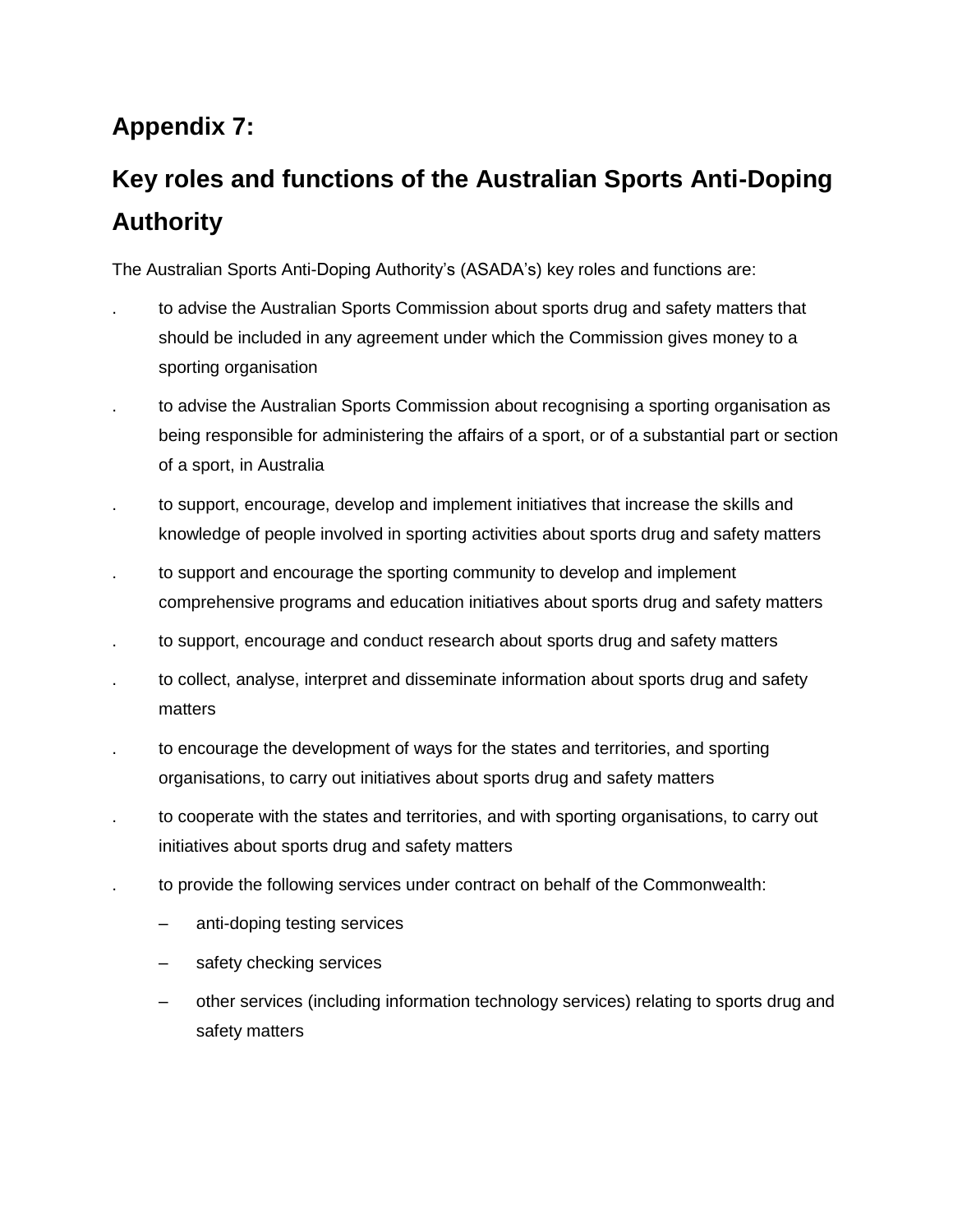- . to make resources and facilities (including secretariat services and clerical assistance) available to the Australian Sports Drug Medical Advisory Committee for the purposes of enabling it to perform its functions
- . such other functions as are conferred on ASADA by *the Australian Sports Anti-Doping Authority Act 2006* or any other law of the Commonwealth
- . to advise the Minister about matters relating to any of the above functions
- . to do anything incidental to, or conducive to, the performance of any of the above functions.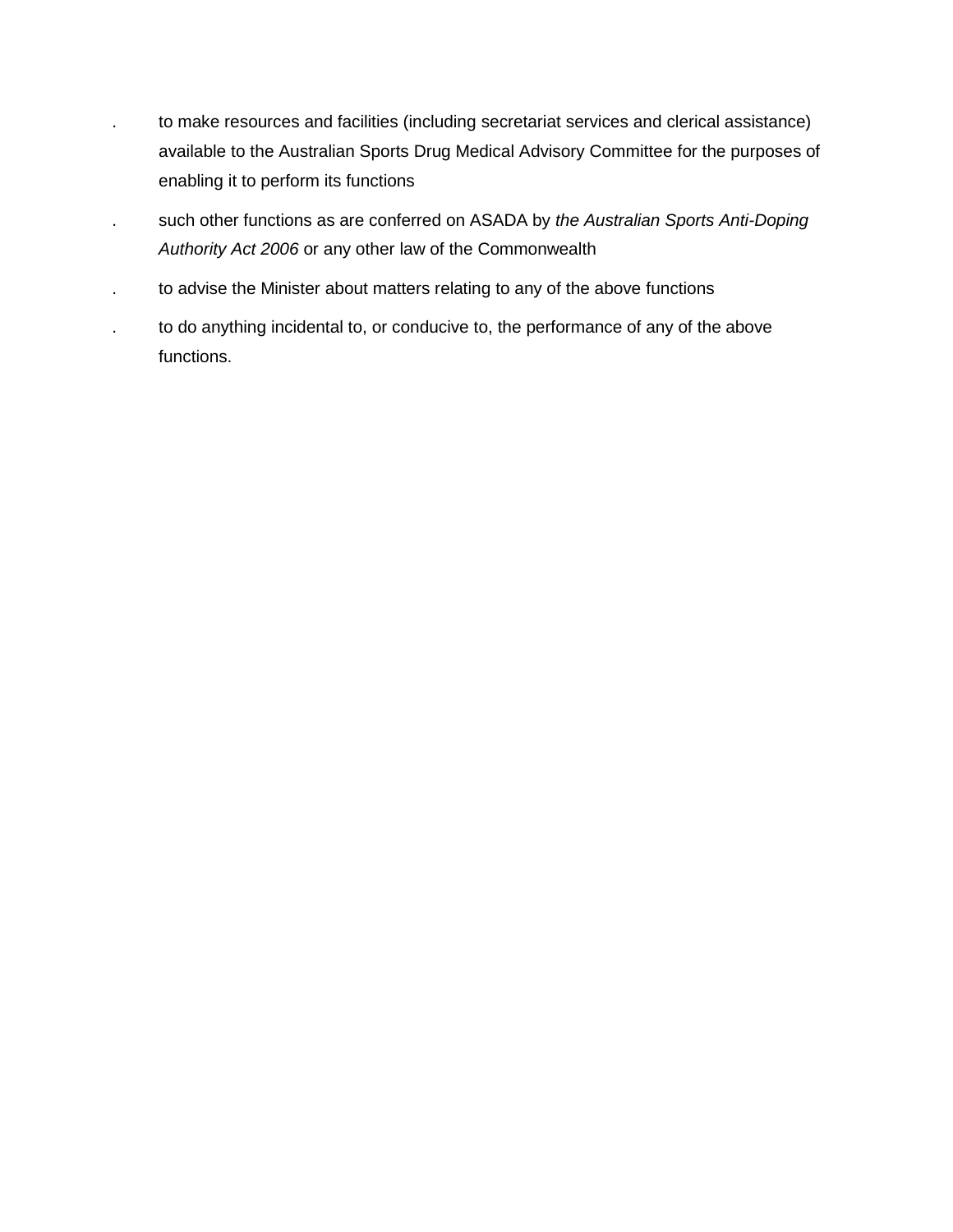## **Appendix 8:**

# **Australian Sports Anti-Doping Authority sample collection procedures**

## **Notification and athlete response**

Athletes can be notified of their selection for sample collection anywhere, anytime.

The main personnel involved in conducting sample collection sessions are:

- . doping control officer the person who runs the testing session. They will answer questions that coaches or athletes may have regarding the test
- . chaperone the person who will notify the athlete that they will be tested. The athlete is to remain with the chaperone from notification until the test is complete. The chaperone will be the same gender as the athlete. The doping control officer may also perform any of the chaperone's tasks
- . blood collection official if a blood sample is being taken, this is the qualified person who will physically collect the blood.

An Australian Sports Anti-Doping Authority (ASADA) doping control officer or chaperone will notify an athlete of their selection for sample collection. In rare circumstances, an athlete may be notified by telephone or via a third party.

At the time the athlete is notified by an ASADA official, the official will record the relevant details on a Doping Control Notification Form. The athlete is required to sign the form, and will be given a copy for their records.

For no advance notice, out-of-competition and in-competition testing, the athlete is required to report to the Doping Control Station as soon as practical or within 60 minutes, whichever is sooner. Athletes can request a delay in reporting to the Doping Control Station, or leave the Doping Control Station once they have reported, with the consent of a doping control officer and at all times in full view of the chaperone, for valid reasons, including to:

- attend a victory ceremony
- . compete in further events
- finish a training session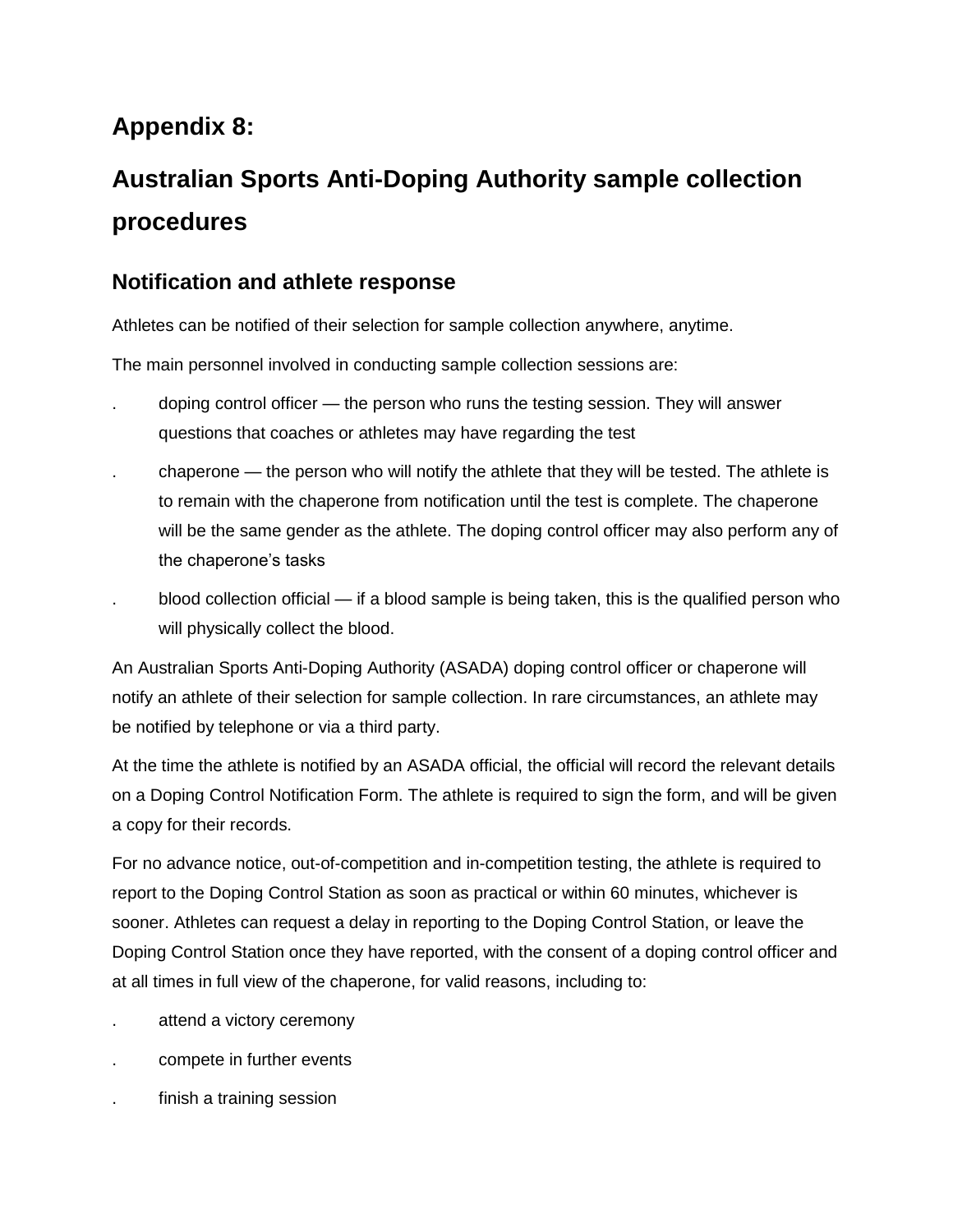- . receive necessary medical attention
- . fulfil media commitments
- . cool down
- . undertake other activities considered reasonable and approved by the doping control officer.

The athlete must remain in full view of an ASADA official until the doping control officer is satisfied that the sample collection procedure is complete.

## **Urine sample collection**

The chaperone will notify the athlete they have been selected for doping control. The chaperone will escort the athlete through the doping control process. It is the responsibility of the athlete to remain in sight of the chaperone at all times until the doping control session is complete.

In the Doping Control Station, the athlete must roll their sleeves up to their elbows, have their shirt pulled up to their ribs, and have their pants down to their knees. The chaperone will directly observe the provision of a sample from the athlete's body into the collection vessel. This is to ensure that the sample has not been tampered with in any way, and that the integrity of the sample is maintained.

The World Anti-Doping Code's International Standard for Testing requires that a doping control officer or chaperone witness the sample leaving the athlete's body and record the witnessing of that sample in writing.

## **Athlete rights**

Athletes have the right to:

- . nominate a representative of their choice to accompany them to the Doping Control **Station**
- . request information regarding the sample collection procedure
- . request a delay in reporting to the Doping Control Station, or leave the Doping Control Station once they have reported, with the consent of a doping control officer and at all times in full view of the chaperone, for valid reasons including to:
	- attend a victory ceremony